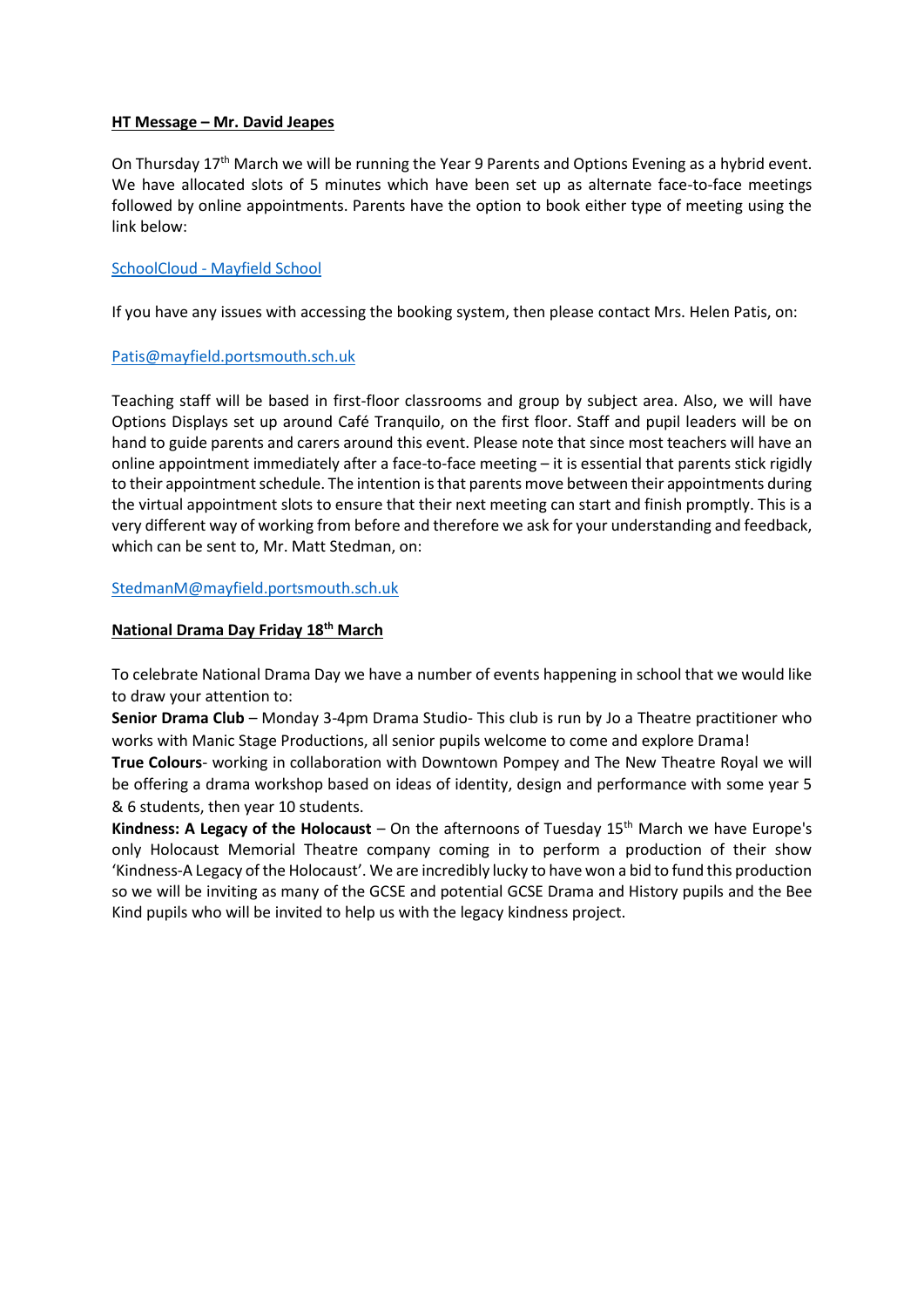

# **Comic Relief**

Red nose day is Friday 18<sup>th</sup> March, all staff and pupils are invited to come to school in non-uniform with a theme of 'My Hero' 'Superhero' 'Red' for a donation of £1 to help us support this wonderful cause.

We will also be running a cake sale as a house competition, senior pupils should bring in donated cakes to the house office on the morning of Friday 18<sup>th</sup>, clearly labelled with their name and tutor group. These will then be sold at break time in the canteen corridor to raise money for comic relief, so please bring some change to buy these. There will also be a joke competition where pupils will be invited to write out their favourite joke with their name and tutor group and submit them to their head of house by 3pm on Friday 18<sup>th</sup> March, the winners will be announced on Monday 21<sup>st</sup> March.

#### **Collection for Displaced people**

As a school we want to build an awareness of the world around us and the difficult situation that many people around the world find themselves in at the present time. As such we would like our school community to help us collect items to be sent to help support them in difficult times. Please bring in any donations you are able to make and hand them to your class teacher, tutor or house office. The unopened and unused items we will be collecting are as follows:

- 1. Toothpaste and toothbrushes
- 2. Toiletries
- 3. Nappies
- 4. Sanitary pads
- 5. Paper towels/tissues
- 6. Antibacterial hand gel and wash
- 7. Disposable and reusable masks
- 8. Combs
- 9. Microfiber towels
- 10. Reusable plates, cups and cutlery
- 11. New packaged socks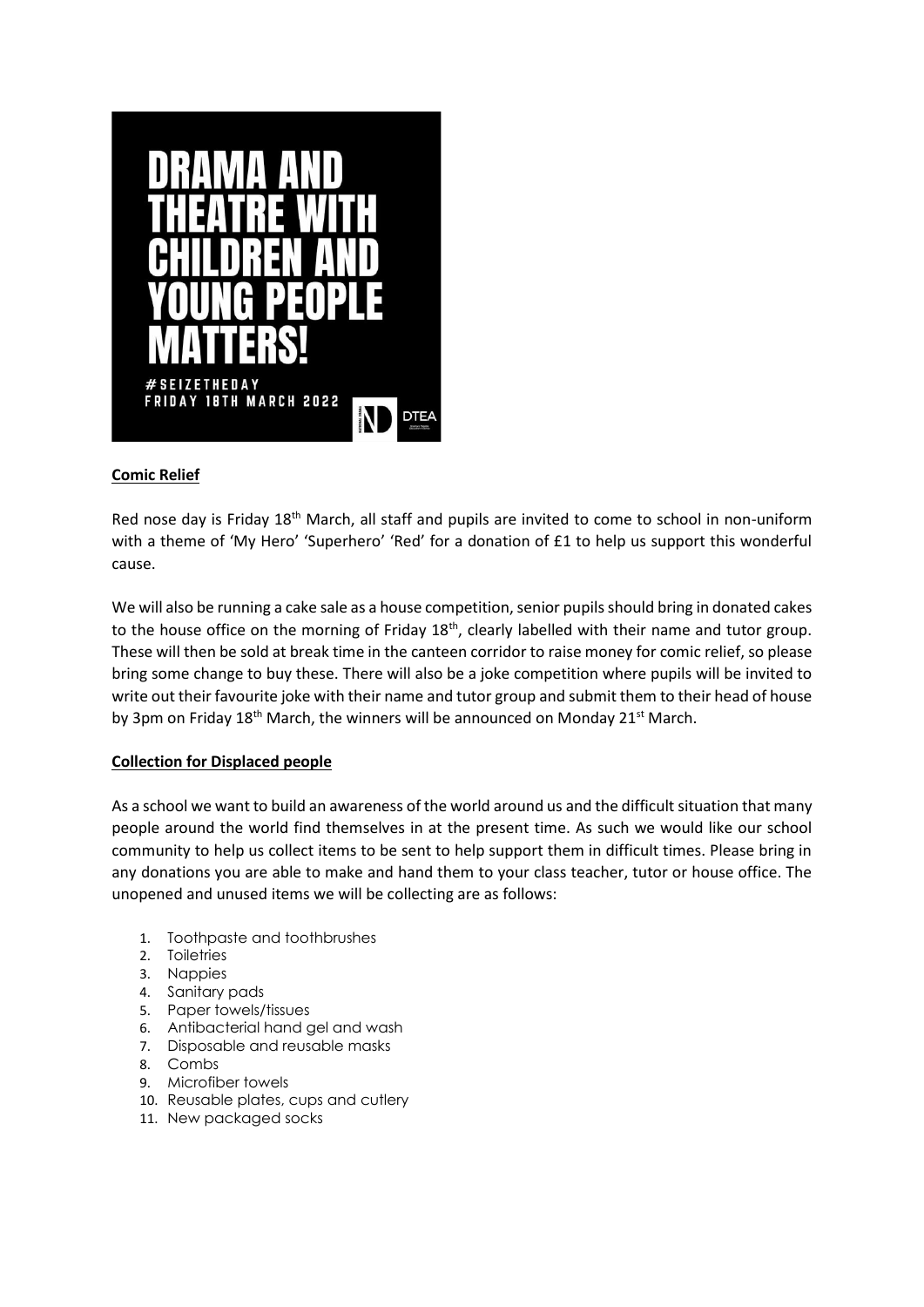#### **Friends of Mayfield**

#### **Year 6 Rescheduled Disco - Thursday 24th March 5.30-6.30pm**

Tickets purchased for the original event in November are still valid, if pupils no longer have these tickets, please do not worry we have a list of names and will send a sims message to all those pupils who are able to attend.

#### **Year 7 Rescheduled Disco – Thursday 24th March 7-8.30pm**

Tickets purchased for the original event in November are still valid, if pupils no longer have these tickets, please do not worry we have a list of names and will send a sims message to all those pupils who are able to attend.

If you did not buy a ticket for the last Disco and would like to come tickets will be available to buy form main reception on Monday 14<sup>th</sup>, Tuesday 15<sup>th</sup>, Wednesday 16<sup>th</sup> March at 3.30pm and 4.30pm. Tickets will not be available after this time.

#### **FOM Quiz night – Friday 1st April**

No this is not an April fool! We will be running our quiz night in the main hall, £3 entry on the door, no need to pre-book just turn up. We would like to get as many quiz teams together as possible so please spread the word all welcome, this is an adult only event. Please bring your own drinks and snacks, the winning team will take 50% of the entrance fees, so the more people we have in attendance the more money in the prize pot! Dominoes will be selling individual pizza's for £3.

#### **Easter Holiday Activities for Years 1 – 9**

One of our Extra-Curricular sports providers CM Sports have organised a programme of Easter holidays activities at Mayfield for the week beginning  $11<sup>th</sup>$  April. This programme is available free of charge to any pupil in Years 1 to 9 who is eligible for free school meals. Bookings should be made directly with CM Sports using the details on the attached flier. Children who are not eligible for free school meals may also be attend, but there will be a charge for this. Please contact CM Sports for further information.

#### **MENACWY Immunisations for Year 9 – 30th March 2022**

The School Aged Immunisation team will shortly be offering the Meningitis ACWY and Tetanus, Diphtheria and Polio vaccinations at Mayfield School for Year 9. Please refer to the link below for the parent leaflet which contains further medical information and the letter with the consent form.

# [Medical Response | Mayfield School](https://mayfield.portsmouth.sch.uk/about-us/medical-response)

The deadline for completion of the online consent form is  $25<sup>th</sup>$  March 2022. If you have any questions regarding this process, please email [snhs.schoolagedimmunisations-ports@nhs.net](mailto:snhs.schoolagedimmunisations-ports@nhs.net)

#### **Head of Seniors – Miss Louise Hillier**

Well done to Year 11 who finished the second week of their mock exams. They have worked hard and have put themselves in a good position for the summer exam series.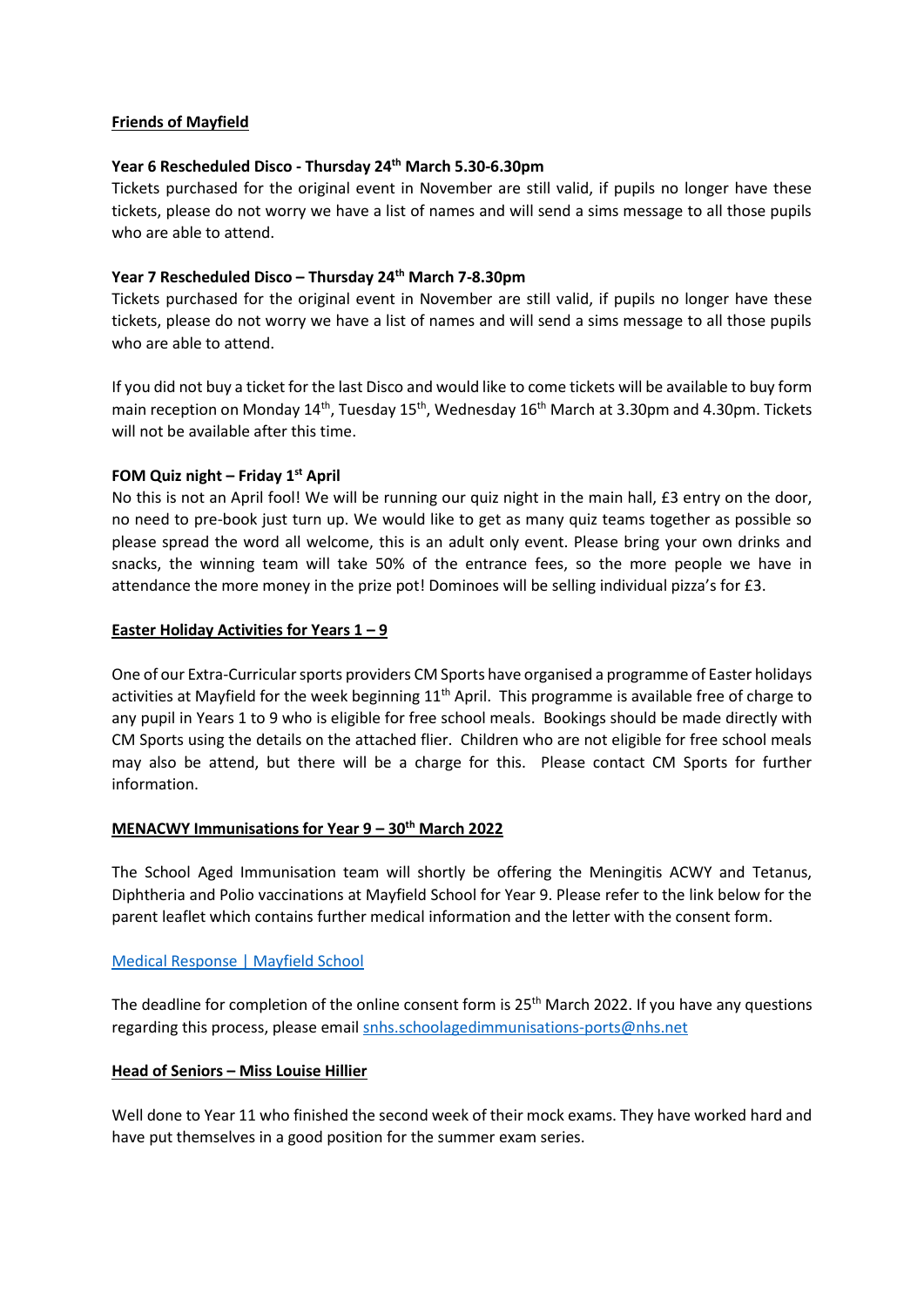Our Year 11 football team played this week. Here is a write up from Mr Browning.

On Wednesday 9th March, our Year 11 Football team beat local rivals Miltoncross in an enthralling 6- 4 victory. After leading 3-1 at half time, Miltoncross came out strong with three quick goals to take the lead. Mayfield had to dig deep and find their first half form. Goals from Jack S, Lenny B and Captain Blakeley F secured our progress to the Semi Finals.

Man of the Match Lenny B produced an excellent display of forward play- congratulations to him.



Year 9 have had their second taster week ready for their Options assembly next week when their form to make choices will be opened.



Travel and Tourism taster session.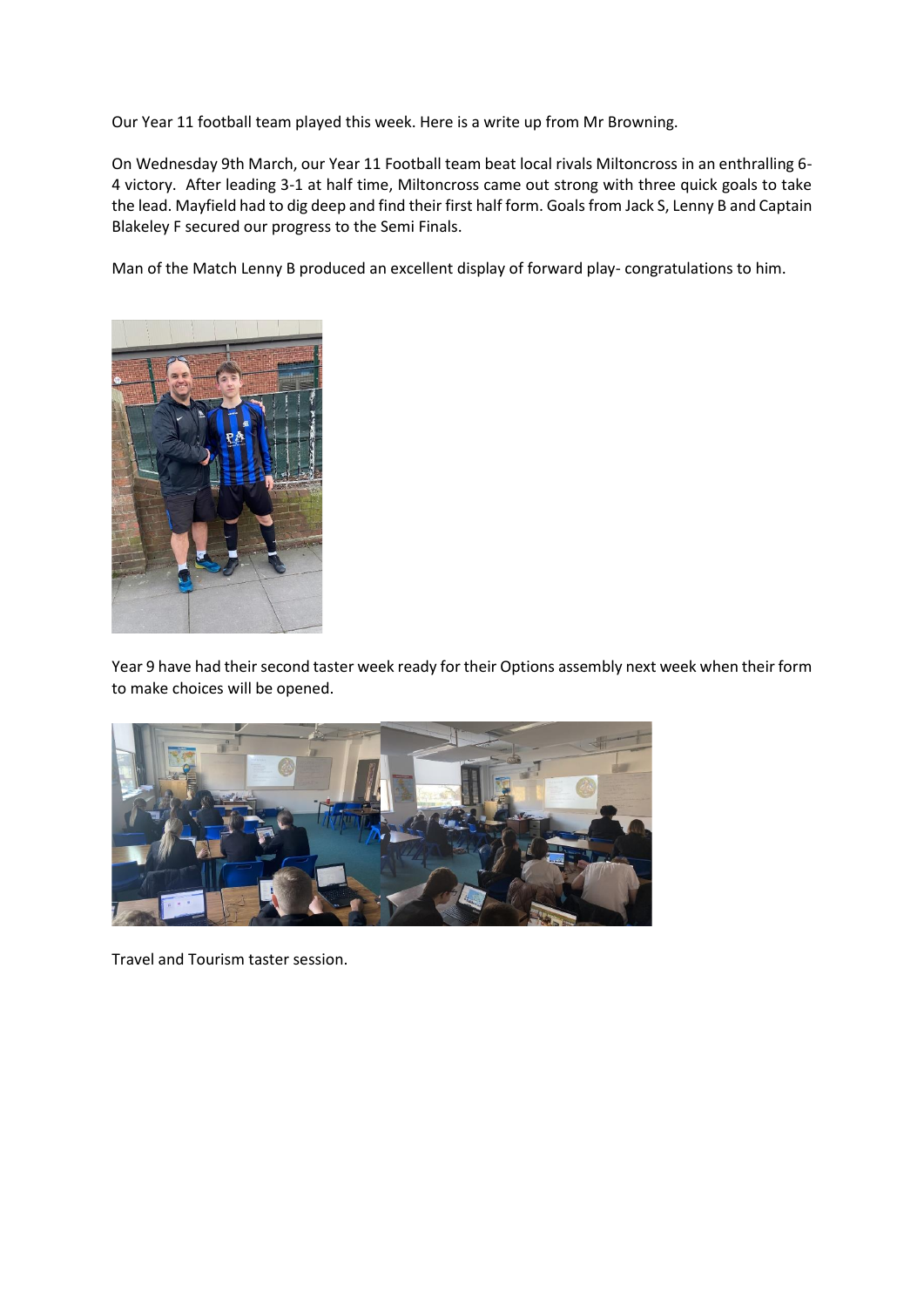

Textiles taster session.

On Wednesday this week, the Cyber Ambassadors had their official training to become 'Official' Cyber Ambassadors. They were a group of pupils from Years 7 and 8. Daniela, from Hampshire Constabulary lead the day's training and the students were a credit to the school.

These students will be running various initiatives to promote E-Safety in and around the School Community. A big thank you to Mr Godfrey for organising this.



Hot Chocolate Friday this week was a delight as ever with Year 10 pupils being nominated by their Heads of House for being awesome.

The nominees this week were:

| Discovery | Frankie and Teagan        |
|-----------|---------------------------|
| Victory   | <b>Tahmina and Sidney</b> |
| Endeavour | Tilly and Phoebe          |
| Intrepid  | <b>Emily and Serena</b>   |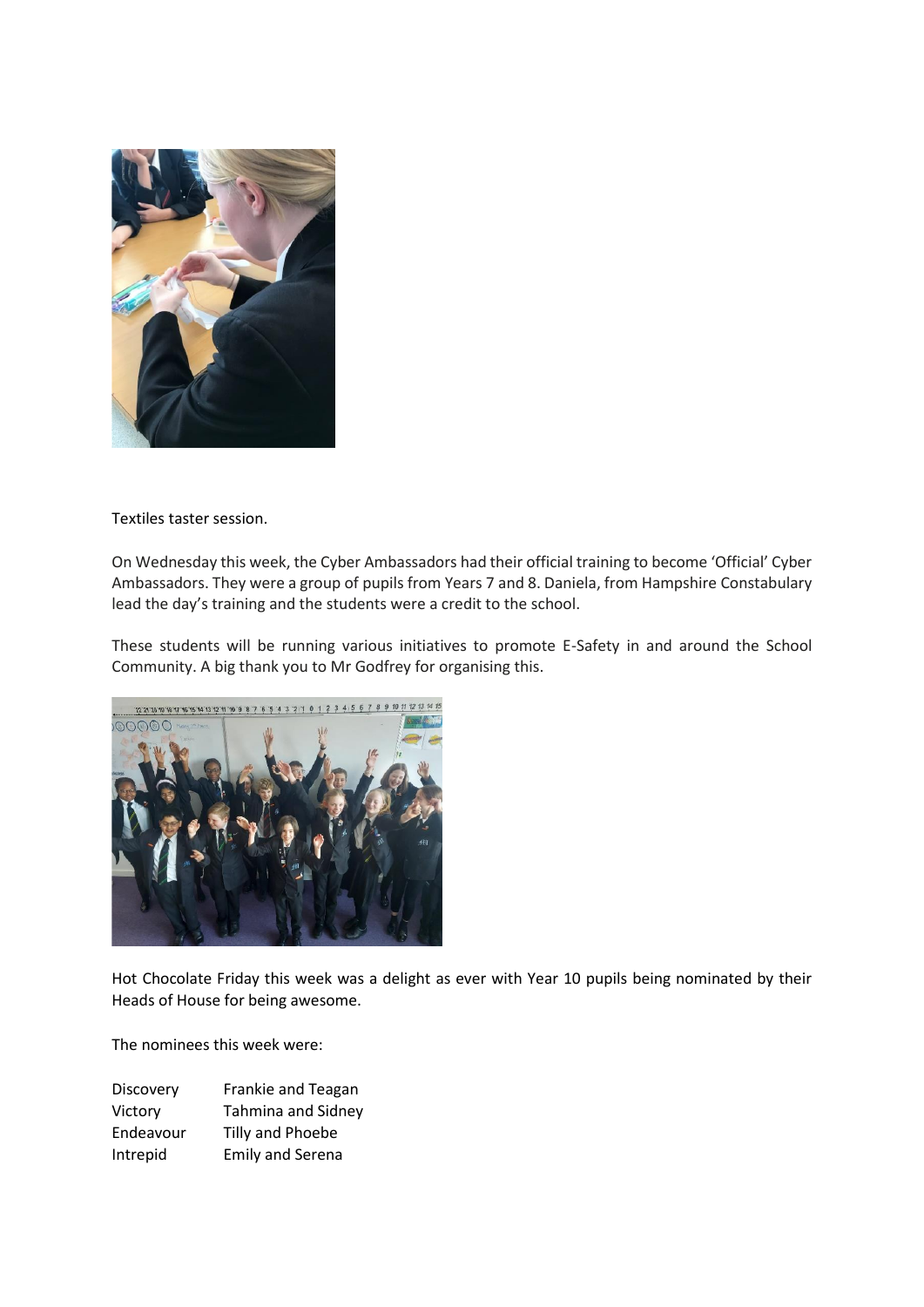



I would like to finish by taking this opportunity to remind you that the ONLY jewellery that is allowed to be worn by pupils is a watch and one earring in the lobe of each ear. All other jewellery should be removed and kept at home. Thank you for your support with this.

#### **Head of Primary – Mrs Fiona Rogers**

It has been another busy week for trips and visits with year 4 Yangtze class having a superb time away at Minstead and year 1 enjoying a fun trip to the Zoo. The photos on social media were great and we thank all of the amazing staff who helped to make the trip possible.

Next Friday, 18<sup>th</sup> March, we will be raising money for Comic Relief. Pupils will need to pop their £1 donation into the bucket on the gate in the morning. **We will also be selling red noses for £1.50 via ScoPay. We have 200 for sale and these will be sold on a first come first served basis. Please do not send pupils in with cash for a red nose as we will not be able to provide them with one on the day if it has not already been paid for.**

When Year R came back from the farm last Thursday, the children didn't tell the adults that they had brought some animals back on the coach with us! We came into our classroom on Friday to find loads of mud, feathers and furniture knocked over. The children wrote letters to Farmer Bob and Farmer Bryan to tell them about what had happened. They wrote back to us the next day and told us they were sending us a surprise for being so honest and apologetic. The surprise came on Tuesday... some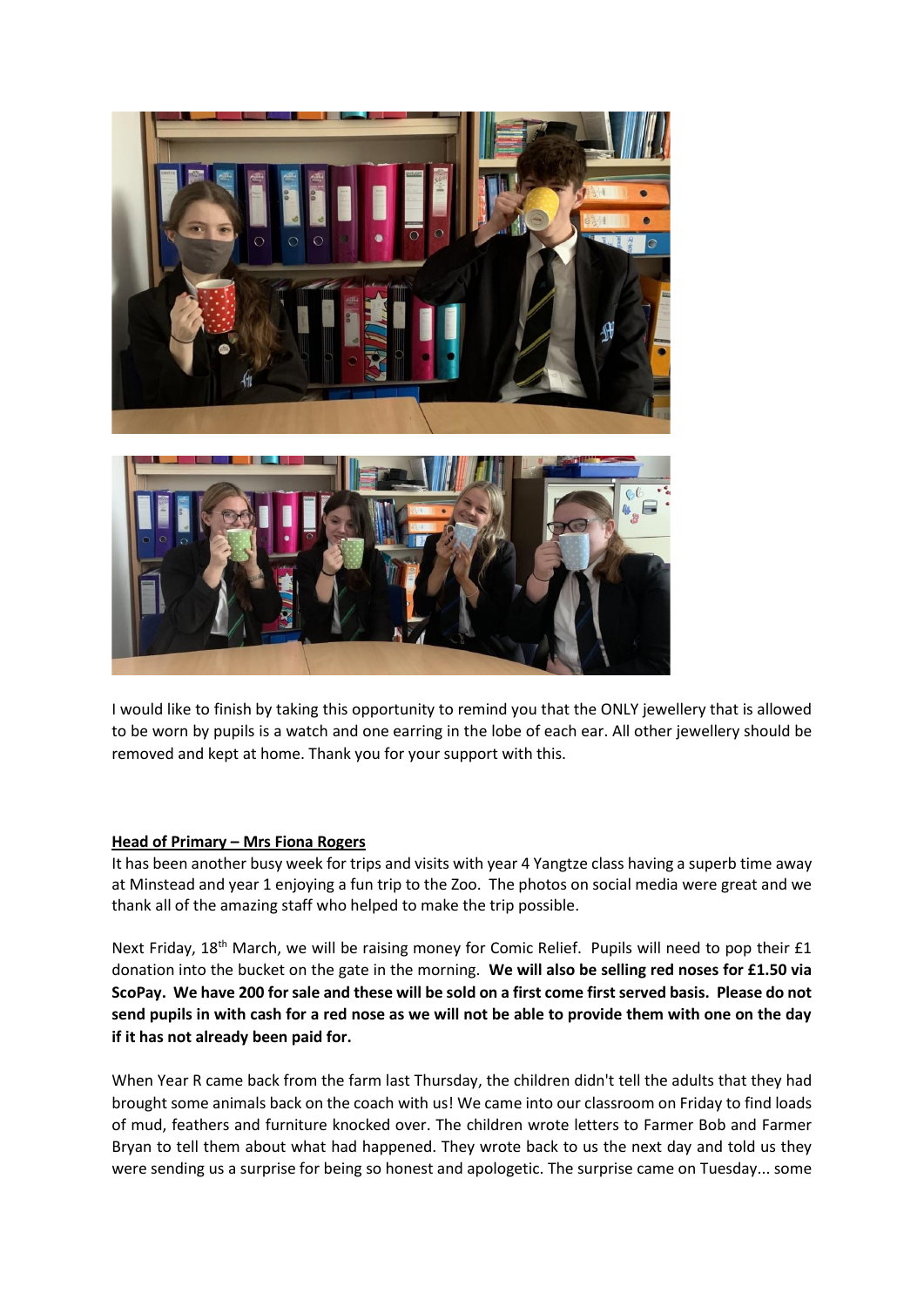eggs for us to hatch! We took some guesses as to what we thought was inside the eggs and were very surprised to see all 5 eggs hatch as ducklings on Wednesday. We now have the pleasure of looking after the beautiful ducklings until next Friday and the children are excited to hold them and to watch them swim.

Year 1 have had a very exciting week as we went on our first school trip to Marwell Zoo. It was a great experience for all the children.

We were very excited to see lots of different animals such as meerkats, giraffes, penguins and zebras. We found the baby hippo and donkey very cute!

When we returned, we continued to find out different facts about these animals to prepare us for our performance taking place on Thursday 7th April. We hope you will be able to come!



Year 2 have been enjoying learning about how camels and penguins have adapted to their habitats. We have learnt all about 2d shapes and their features as well as seeing how 2d shapes are the faces of 3d shapes. In English we have been developing our skills at answering questions about what is happening in the story of Meerkat Mail as well as thinking about what the author is saying through the illustrations.

This week, Year 3 have learnt about the Roman Army. We role played as a soldier. In English, we wrote some fantastic character descriptions of Boudicca. In maths, we started looking at fractions.



This week in year 4, Yangtze class have had their residential at Minstead. They were fantastically well behaved and had a great time!

We would like to say a massive thank you to everyone who made all of these residentials so successful.

In our Topic lessons this week we have been creating Viking artwork using cardboard to create a 3D effect. In maths we have been calculating perimeter and in English we have be looking at heroes and villains in adventure stories and using language to describe a setting.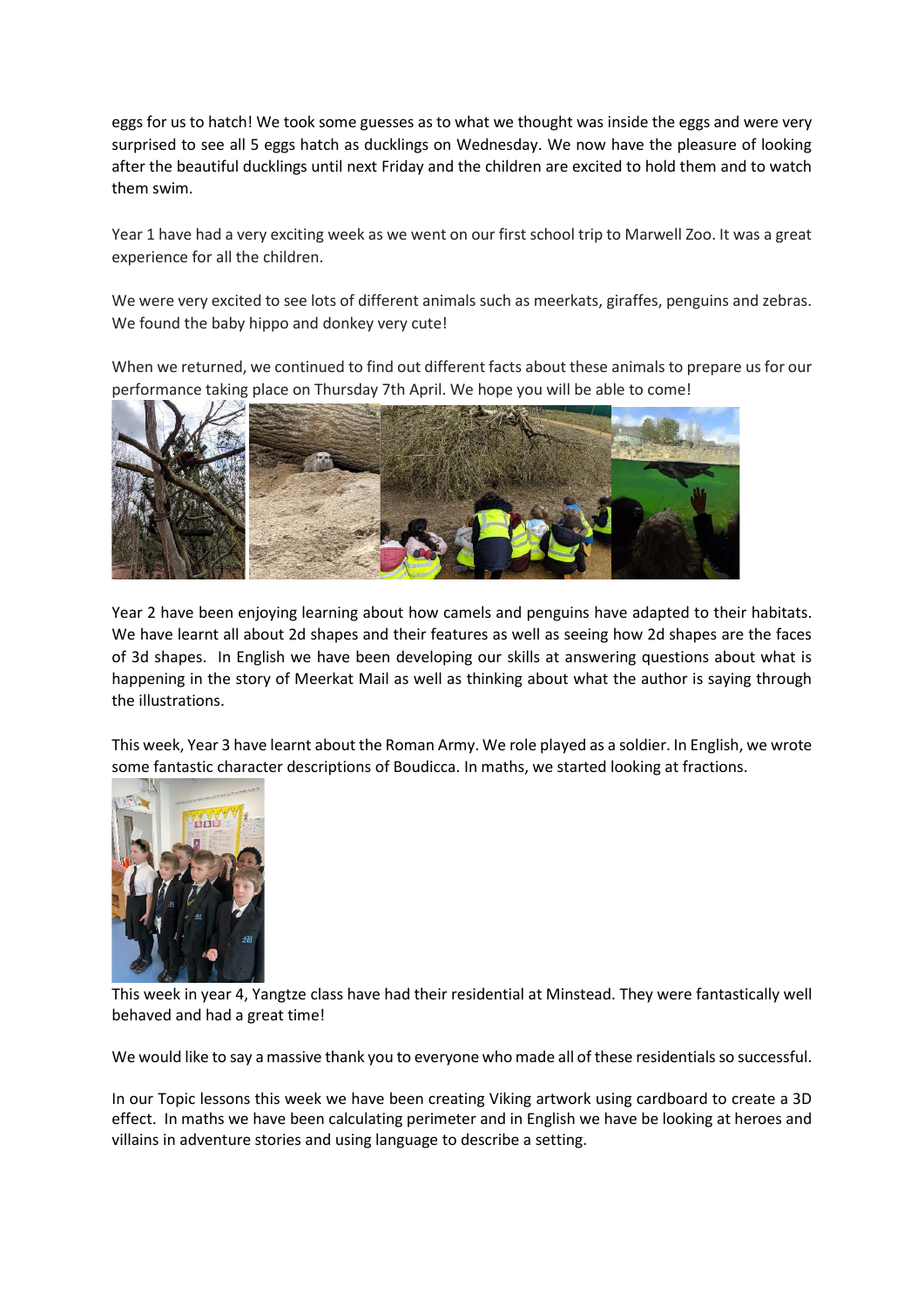

Year 6 have had a fantastic week. They have been working on writing extracts based on short survival stories; these have been great to read. In maths, the children have been revising topics they have previously covered. They have really enjoyed testing themselves on their previous learning and ensuring they can use appropriate strategies. In geography, the children have continued to enjoy developing their understanding of 4 and 6 figure grid references and applying their knowledge of symbols used in Ordnance Survey Maps.

Finally, please can I ask that parents ensure that children are in the correct uniform. This means:

- Mayfield blazer;
- Mayfield tie;
- White shirt;
- Black trousers (or optional Mayfield skirt);
- Black, polishable shoes with no visible metal tags or logos (trainers or boots are not acceptable).

Long hair must be tied back at all times and if worn, hair bands/bow must be blue, black or white.

Have a great weekend!